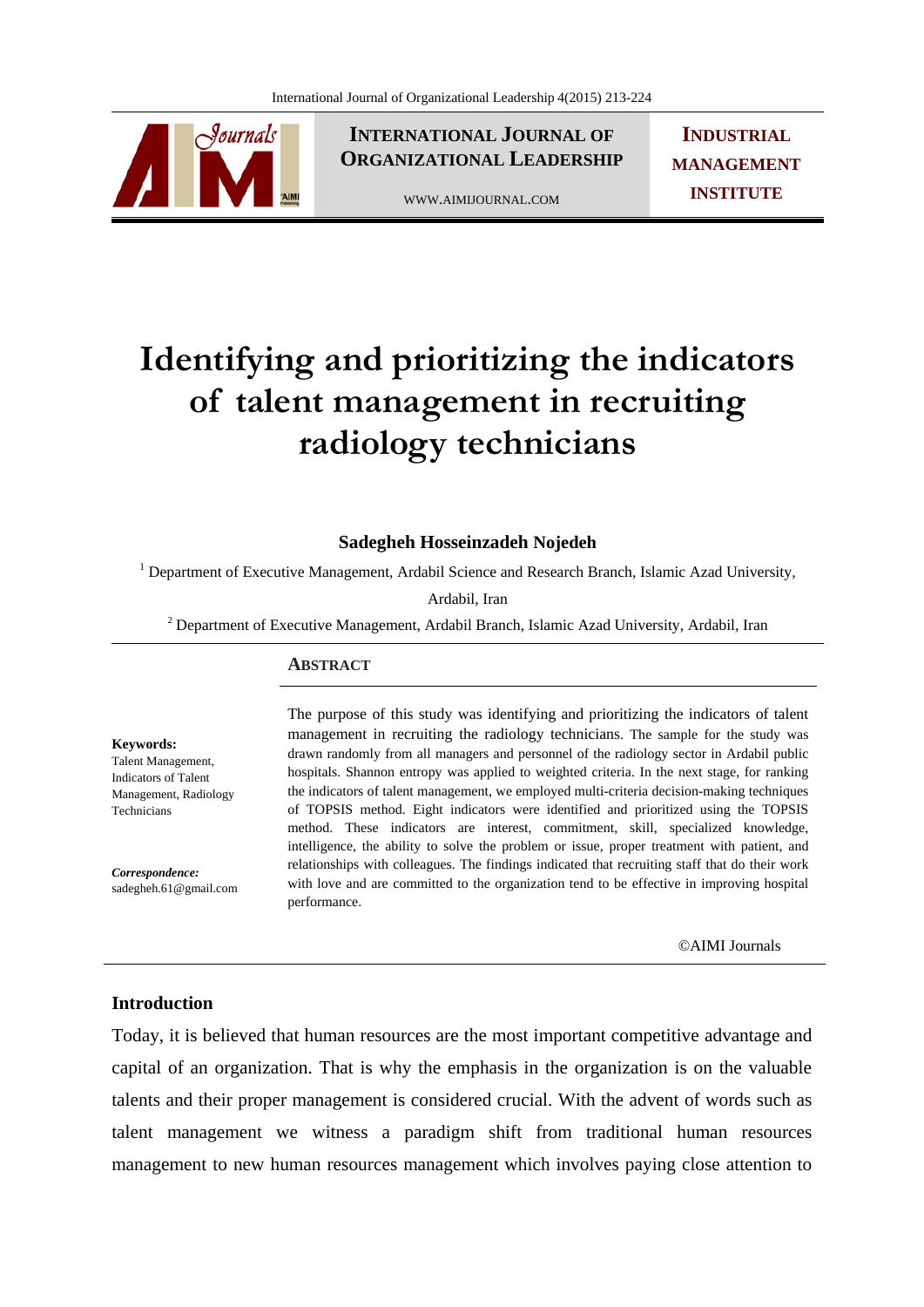the organizational elite. The importance of this issue is also evident in the area of healthcare system.

 Nowadays, human resources are the capital of organizations and it is argued that human beings are the survival of organizations in the competition (Armestrang, 2008). This means that organizations require human capital to function and accomplish their goals. Hospitals are one of the major organizations that individuals have significant role in their performance (Shahraky & Mardani, 2010). Despite the considerable and undeniable improvements in the supply of science and technology, healthcare system still faces many challenges all over the world. Along with the emergence of large hospitals equipped with a variety of specialized units and with the extension of healthcare coverage, having talented and strong people are the main causes that lead to the success of hospitals. Due to this, in the field of human resources management the need for comprehensive talent management process design is emphasized (Schweyer, 2004).

 Talent management encourages organizations to have right people with corresponding talents to right positions (Collings & Mollahi, 2009). Talent management is a cycle which includes three main areas, namely identifying and recruiting talents, maintaining talents, and developing talents. Currently, organizations are not in search of recruitment of new members but they seek to attract talents which are known as battle of talents or war for talents (Michaels, Handfield-Jones, & Axelord, 2001). Talent management in hospitals becomes more significant every day; because hospitals face difficulties due to the loss, retirement, or transfer of their skilled experts and with severe shortage of talents (Axelord, Hanfield, & Michaels, 2002). Intense competition of diagnostic centers made it very difficult to maintain long-term competitive advantage. Following this, hospitals, based on the skills and talents of their employees, compete against one another and they know that by attracting and retaining the best and the most talented employees they can reach the highest profits and increase their value (Phillips & Ropper, 2009).

 It is worth noting that in talent management the fact that organizations consider some individuals with certain characteristics as a talent is of great importance. Since each organization has its own views and opinions about talent, so the definition of talent is a bit difficult and there is no universal and common definition of it. According to Michaels et al. (2001) various studies in different contexts have introduced diverse indicators as talent. Some people define talent as a collection of individual capabilities including skills, knowledge, and the capability of expansion and improvement.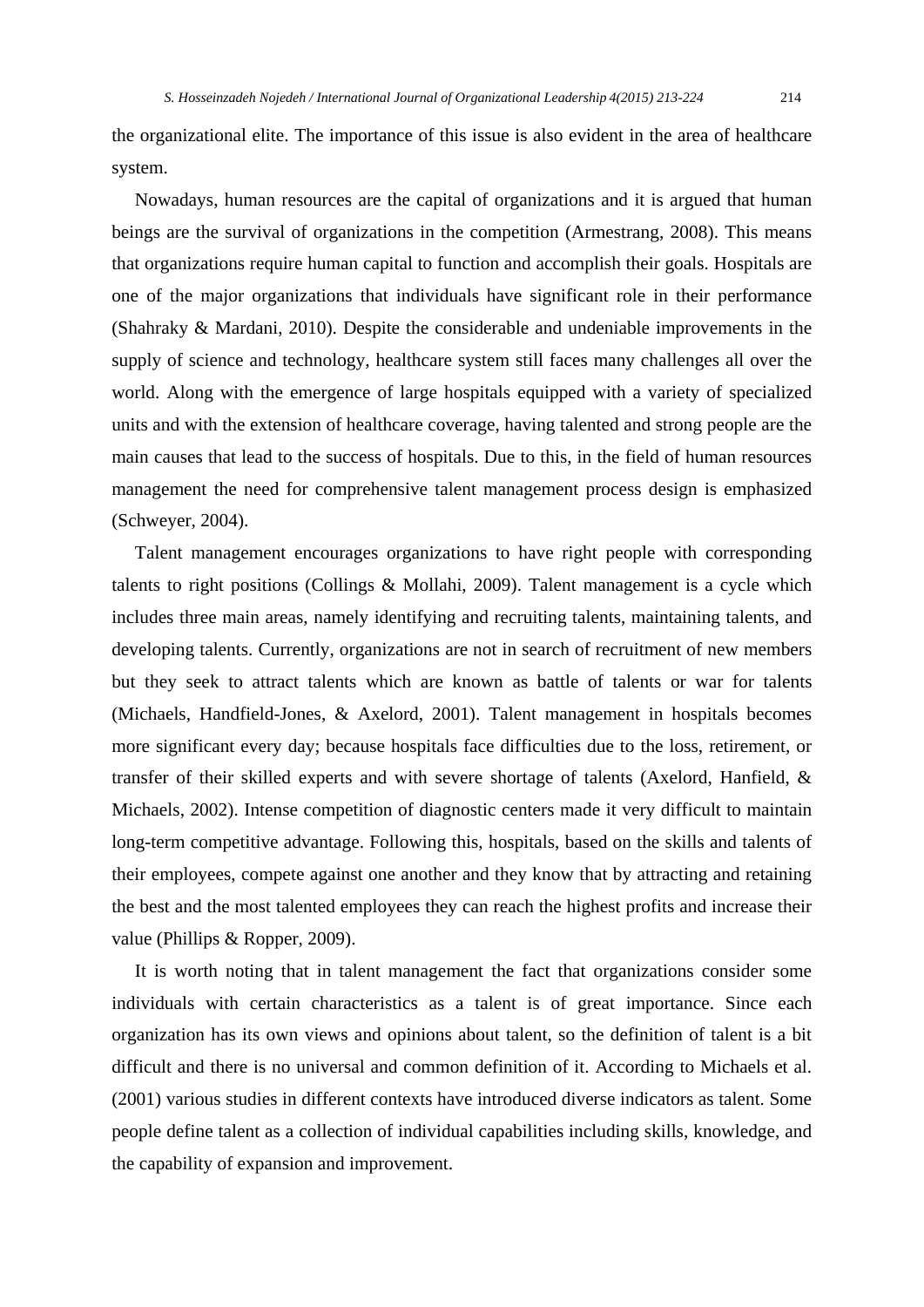In another definition, talent refers to those with high potential ability or those with high performance. In this case, talents might possess specific skills or specialized knowledge that distinguish them from other employees and make their replacements extremely difficult (Gagné, 2007). Also, talent is defined as innate ability (Slizer & Dowell, 2010) which involves individual differences (Transley, Turner, Carley, Harris, & Sempik, 2007). Besides, talent is considered as knowledge and skill that is learnable, teachable, permanent, and incomparable (Ulrich & Smallwood, 2013). Similarly, it is argued that talent is a property which leads to the creation of value in the organization and is defined as God-given power (Bukingham & Vosburg, 2001) and ability and competence (Michaels et al., 2001). Table 1 represents terms commonly associated with talent in the literature and in different articles.

|                                              | refind commonly reductioned while reducing the profitements                                                               |
|----------------------------------------------|---------------------------------------------------------------------------------------------------------------------------|
| Related terms                                | Resources                                                                                                                 |
| Ability                                      | Gagné (2000), Hinrinchs (1966), Michaels et al. (2001), Slizer & Dowell (2010), Tansley et al. (2006),<br>Williams (2000) |
| Capacity                                     | Jerico $(2001)$                                                                                                           |
| Capability                                   | Stahl et al. (2007)                                                                                                       |
| Commitment                                   | Ulrich (2007)                                                                                                             |
| Competence/Competency                        | Bathke-Langenegger (2012), Gonzalez- Cruz et al. (2009), Slizer & Dowell (2010), Ulrich (2007), Williams<br>(2000)        |
| Contribution                                 | Ulrich (2007)                                                                                                             |
| Experience                                   | Cheese et al. (2008)                                                                                                      |
| Knowledge                                    | Bathke-Langenegger (2012), Cheese et al. (2008), Michaels et al. (2001), Tansley et al. (2006)                            |
| Performance                                  | Stahl et al. (2007), Tanseley et al. (2007)                                                                               |
| Potential                                    | Tansley et al. (2006), Tansley et al. (2007), Williams (2000)                                                             |
| Patterns of thought, feeling,<br>or behavior | Buckingham & Vosburgh (2001), Cheese et al. (2008)                                                                        |
| <b>Skills</b>                                | Cheese et al. (2008), Hinrichs (1966), Michaels et al. (2001), Slizer & Doweell (2010), Tansley et al. (2006)             |

Table 1 *Terms Commonly Associated with Talent in the Literature*

 Given that the most important asset of any hospital is its medical team, hospitals should consider the most knowledgeable and well-informed individuals for this sector. They must identify the best people known as scientific talents and provide an opportunity for them to cooperate and join hospitals. It should be noted that management of pure talents and selection of superior individuals are of primary importance; otherwise, the applicants of medical team are abundant enough. Therefore, the choice of hospital staff, especially the right choice of radiology technicians who are in charge of diagnostic field is of primary importance. The identification of talent indicators in the selection of staff might be determined as the first step in implementation of talent team. The current study aimed to achieve the first step. The overall purpose of this study was the identifying and prioritizing the indicators of talent management in recruiting radiology technicians. This study, to our best knowledge, for the first time considered a specific group of radiology technicians and using multi-criteria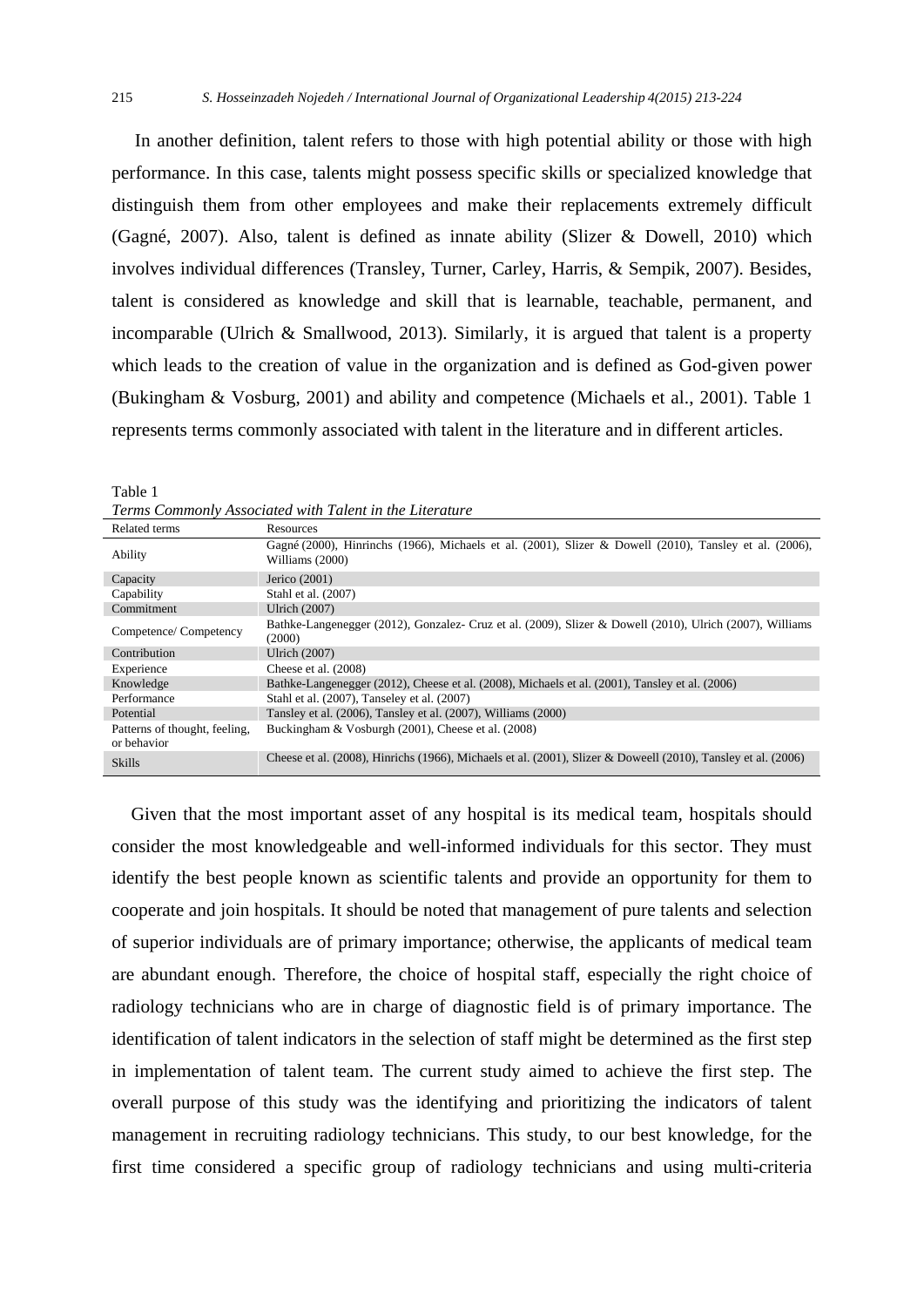decision-making techniques of TOPSIS method aimed to evaluate their talent indicators in hospitals. Consequently, the present study provided a practical example for hospital managers and health policy-makers. In this way, by identifying and prioritizing talent indicators, most appropriate interventions for improving hospital performance can be selected and executed.

## **Methodology**

In the current study talent indicators were prioritized according to the radiology technicians' eligibility criteria and considering the opinions and judgments of managers and their sector personnel. The population for the study consisted of all managers and personnel of the radiology sector in Ardabil public hospitals and the samples for the study were drawn randomly. In research which are based on multi-criteria decision-making, because of the use of experts and selection of individuals who are qualified to judge in the relevant field, statistical sampling and traditional methods are not used. This means that statistical methods can be used only if the number of qualified people with the same condition such as expertise and experience is high.

 Due to the small and limited number of people in the study population, only 30 people were selected as the population. This study was carried out through a survey method using questionnaire as the main instrument. First, a list of talent indicators obtained in various sciences was prepared (Gallardo-Gallardo, Dries, & Gonzalez-cruz, 2013; Hartman, Feisel, & Schober, 2010; Illes, Chuai, & preece, 2010; Vural, Vardarlier, & Aykir, 2012). Then, they were screened on the basis of their relevance to the activities of radiology technicians and experts and eight indicators including intelligence, interest, commitment, skill, specialized knowledge, relationships with colleagues, proper treatment with patient, and the ability to solve the problem or issue were identified.

 To determine the performance criteria of radiology technicians, a questionnaire based on the professional qualification in nursing and the related fields were used. Among the listed items and after examining their connection with the performance of radiology technicians 14 factors were chosen. A questionnaire consisting of a matrix  $(8\times14)$  was prepared and in each matrix talent management indicators were determined based on performance criteria of radiology technicians. The reliability of the questionnaire was assessed using Cronbach's alpha and the value of calculated alpha was 0.91.

 Having considered reliability, it is worth noting that the performance criteria and talent indicators that are used in this study were previously approved in various research and face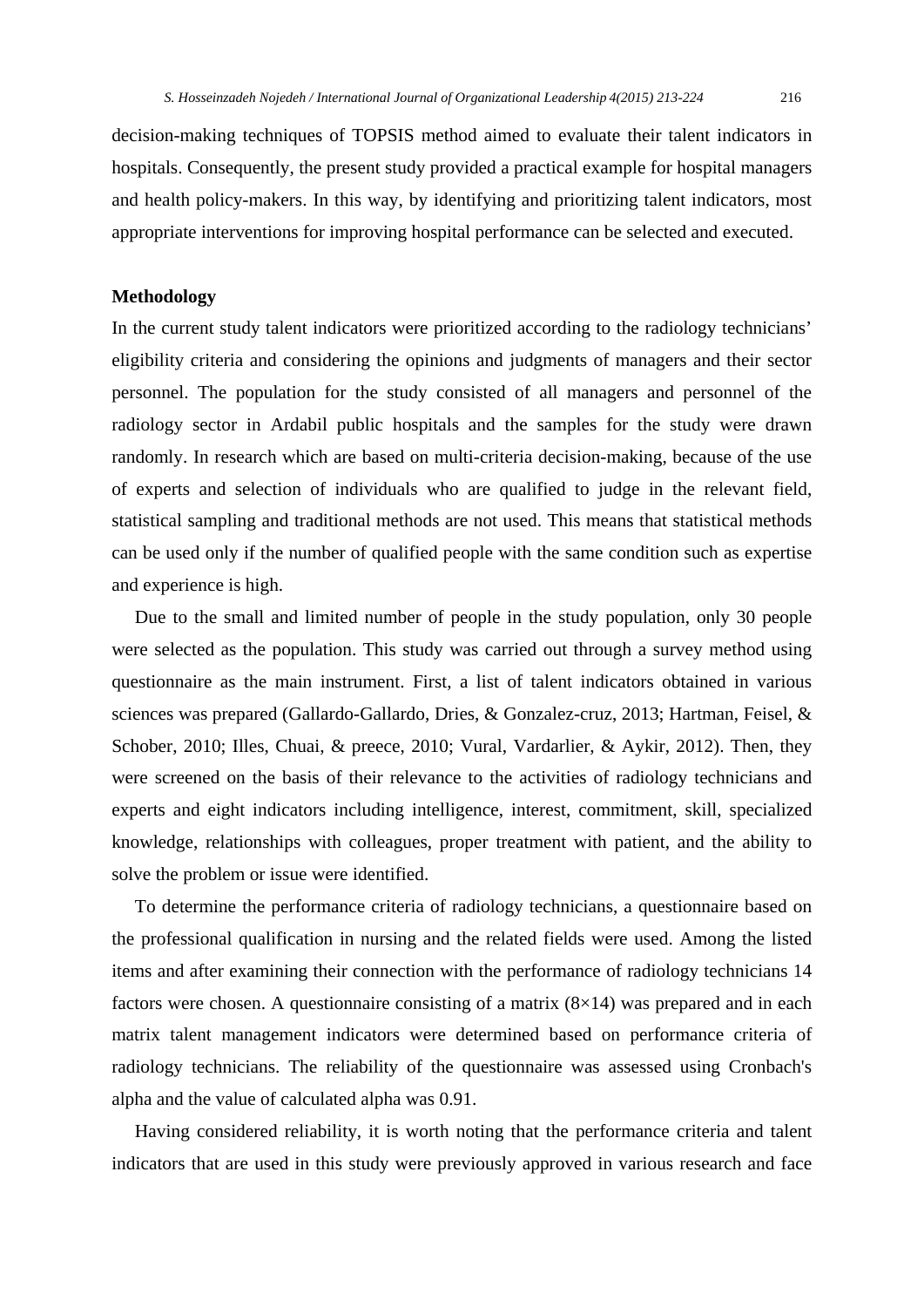and content validity of their translation were also examined (Cowan, Jenifer Wison-Barnett, Norman, & Murrels, 2008; Gallardo-Gallardo, Dries, & Gonzalez-cruz, 2013; Hartman, Feisel, & Schober, 2010; Illes, Chuai, & preece, 2010; Nilson et al., 2014; Vural, Vardarlier, & Aykir, 2012). In addition, since this study used a ranking based on multi-criteria decisionmaking, judging in response was of primary importance and there was no need to calculate the other indicators of validity because they did not use statistical methods.

 The questionnaires were completed by managers and personnel of radiology sector. In the next stage, the scale of the decision matrix was formed. Then, the weight of each criterion was calculated using the Shannon entropy and the final ranking was performed by TOPSIS method.

## **Results**

Table 2 clearly indicates the frequency distribution of the number of participants in terms of gender, experience, and education.

Table 2

*Frequency Distribution of Managers and Sector Authorities* 

|         | Sex             |        |                         | Education |                  | Experience |             |               |  |
|---------|-----------------|--------|-------------------------|-----------|------------------|------------|-------------|---------------|--|
| Items   | Male            | Female | <b>Associate Degree</b> | Bachelor  | <b>MA</b> Degree | l-10 Years | '1-20 Years | $21-30$ Years |  |
| Number  | 1 O             |        | 10                      |           |                  |            |             |               |  |
| Percent | $\epsilon$<br>. | '.46   | 0.60                    | $0.20\,$  | 0.20             | 7.26       | 1.56        | 7.16          |  |

 Using the Shannon entropy, we weighted the identified criteria and in the next phase for ranking of options the multi-criteria decision-making techniques of TOPSIS method came into use. To determine the weight, the Shannon entropy was used and its theoretical basis is provided below. First, the value of E is calculated using the following equation:

Equation 1: 
$$
E \approx s\{P_1, P_2,...P_n\} = k \sum_{i=1}^{n} [P_i.Lnp_i]
$$

Where k is a positive constant. Then P value for every i and j is calculated using the following equation:

Equation 2: 
$$
P_{ij} = \frac{r_{ij}}{\sum_{i=1}^{m} r_{ij}}; \forall i, j
$$

For  $E_i$ , a set in accordance with  $P_{ij}$ , we have the following formula:

Equation 3: 
$$
E_j = k \sum_{i=1}^{m} [P_{ij}.Lnp_{ij}] \,\forall j
$$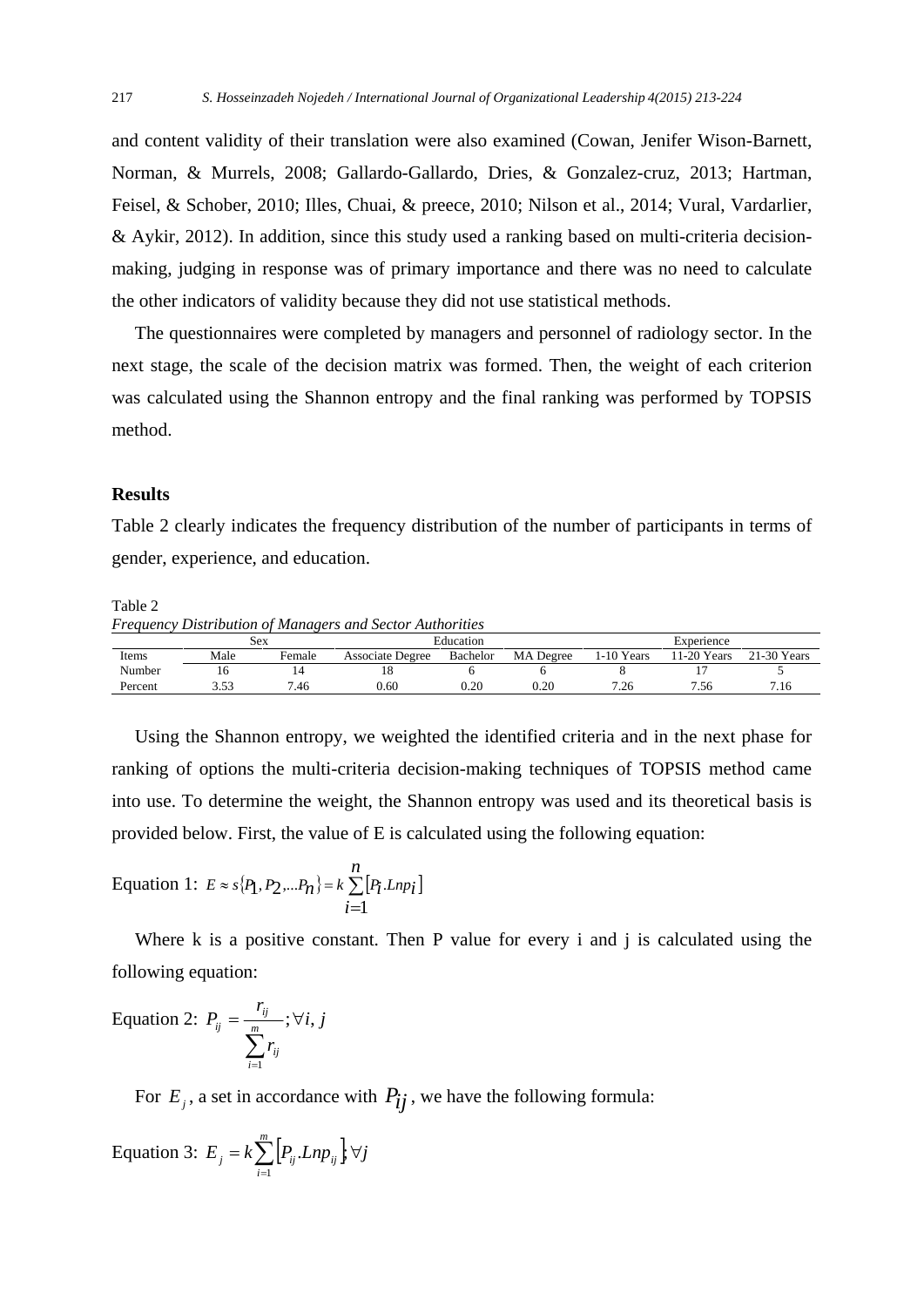So that *Lnm*  $k=\frac{1}{l}$ .

 Then, the uncertainty and the degree of deviation of created data are calculated by the following formula:

Equation 4:  $d_i = 1 - E_i$ ;  $\forall j$ 

For calculating  $W_j$  weight of available indicators the following formula is used (for all j):

Equation 5: 
$$
W_j = \frac{d_j}{\sum_{j=1}^m d_j}
$$
;  $\forall j$ 

According to the procedures, the results of this method are presented in Table 3.

Table 3 *Weight of Identified Criteria Using the Entropy Method* 

| Row | Criterion                                                                     | Weight |
|-----|-------------------------------------------------------------------------------|--------|
|     | Efforts to solve the problems of patients                                     | 0.032  |
|     | High quality and safe therapeutic and diagnostic care                         | 0.05   |
|     | Satisfaction of the patients and clients with the services provided           | 0.03   |
| 4   | The use of medical equipment in accordance with the law and safety procedures | 0.12   |
|     | The ability to learn tasks and technologies                                   | 0.15   |
| 6   | Carrying out tasks at a given time                                            | 0.09   |
|     | Observance of discipline in the workplace                                     | 0.09   |
| 8   | Following the procedures and rules of the organization with satisfaction      | 0.11   |
|     | Responsibility for activities and decisions                                   | 0.06   |
| 10  | Management of changes in the physical and mental state of the patients        | 0.02   |
| 11  | Documentation of services and the use of information technology               | 0.10   |
| 12  | The importance of maintaining the prestige and reputation of the organization | 0.04   |
| 13  | Work and professional development                                             | 0.02   |

 TOPSIS method was first introduced by Hwang and Yoon in 1981. In the analysis using the TOPSIS method decision matrix is needed. The rows of the matrix shows the options which are the indicators of talent management and the columns of the matrix represent the criteria for deciding in relation with the issue under review which are the performance criteria in this study. Table 4 shows the decision-making matrix of TOPSIS method and it exhibits the average of responses to each of the options based on criteria. The response to each question was specified as a number from 1 to 9 that was corresponded to the time range.

| ١ |
|---|
|---|

*Decision Matrix of TOPSIS* Method

| <b>Decision Matrix</b>   | Efforts to<br>Solve<br>Problems | Therapeutic and<br>Diagnostic Care | Satisfaction of<br>the Patients and<br>Clients | The Use of<br>Medical<br>Equipment | The Ability to<br>Learn Tasks | Carrying out<br><b>Tasks</b> | Observance of<br>Discipline |
|--------------------------|---------------------------------|------------------------------------|------------------------------------------------|------------------------------------|-------------------------------|------------------------------|-----------------------------|
| Intelligence             | 6.37                            | 7.1                                | 6.07                                           | 7.34                               | 8.34                          | 6.9                          | 6.07                        |
| Interest                 | 8.1                             | 7.7                                | 7.54                                           | 7.24                               | 8.07                          | 7.74                         | 7.84                        |
| Commitment               | 8                               | 7.94                               | 7.94                                           | 7.6                                | 7                             | 8.2                          | 8.3                         |
| Skill                    | 7.6                             | 8.1                                | 7.67                                           | 8.44                               | 7.7                           | 7.74                         | 6.64                        |
| Specialized<br>Knowledge | 7.14                            | 8.04                               | 7.14                                           | 8.24                               | 7.94                          | 7.04                         | 5.64                        |
| Relationships with       | 6.54                            | 5.77                               | 6.64                                           | 5.2                                | 5.3                           | 5.7                          | 6.1                         |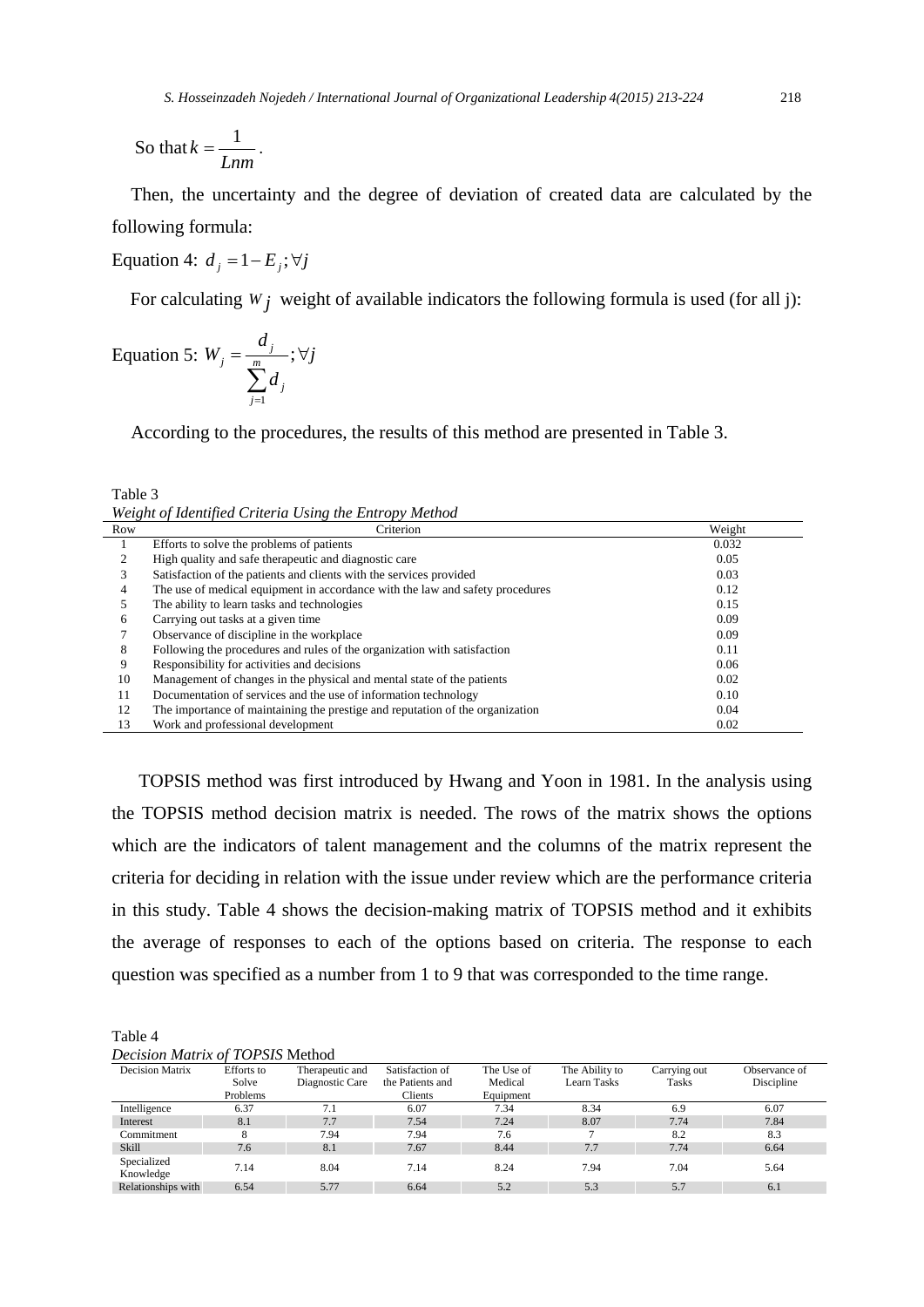| Colleagues                                      |                                          |                                  |                          |                                     |                                                          |                                         |                                                                    |
|-------------------------------------------------|------------------------------------------|----------------------------------|--------------------------|-------------------------------------|----------------------------------------------------------|-----------------------------------------|--------------------------------------------------------------------|
| Proper Treatment<br>with Patient                | 7.67                                     | 6.5                              | 8.04                     | 5.64                                | 4.87                                                     | 5.27                                    | 6.14                                                               |
| The Ability to<br>Solve the Problem<br>or Issue | 7.7                                      | 6.87                             | 7.37                     | 6.24                                | 6.24                                                     | 6.3                                     | 5.54                                                               |
| <b>Decision Matrix</b>                          | Following the<br>Procedures and<br>Rules | Responsibility<br>for Activities | Management of<br>Changes | Documentation of<br><b>Services</b> | The Importance of<br>the Prestige of the<br>Organization | Work and<br>Professional<br>Development | Contribution to the<br>Improvement of<br><b>Working Environmer</b> |
| Intelligence                                    | 6.04                                     | 6.5                              | 7.67                     | 7.57                                | 5.94                                                     | 7.34                                    | 6.8                                                                |
| Interest                                        | 7.94                                     | 7.97                             | 7.27                     | 7.54                                | 7.7                                                      | 7.94                                    | 8.1                                                                |
| Commitment                                      | 8.44                                     | 8.4                              | 7.57                     | 7.7                                 | 8.3                                                      | 7.7                                     | 8.04                                                               |
| <b>Skill</b>                                    | 6.37                                     | 7.04                             | 7.94                     | 8.07                                | 6.8                                                      | 7.8                                     | 7.4                                                                |
| Specialized<br>Knowledge                        | 5.97                                     | 6.5                              | 7.64                     | 8.07                                | 6.37                                                     | 7.9                                     | 6.9                                                                |
| Relationships<br>with Colleagues                | 5.87                                     | 6.04                             | 6.17                     | 5.7                                 | 6.64                                                     | 6.5                                     | 7.84                                                               |
| Proper<br>Treatment with<br>Patient             | 5.54                                     | 6.24                             | 7.8                      | 5.27                                | 7.27                                                     | 6.64                                    | 6.67                                                               |
| The Ability to<br>Solve the<br>Problem or Issue | 5.7                                      | 6.44                             | 7.57                     | 6.17                                | 6.9                                                      | 7.14                                    | 7.5                                                                |

# The output of TOPSIS method for normalized matrix can be seen in Table 5.

Table 5 *Normalized Decision Matrix*

| Normalized<br>Matrix                            | Efforts to<br>Solve | Therapeutic and<br>Diagnostic Care | Satisfaction of<br>the Patients and | The Use of<br>Medical | The Ability to<br>Learn Tasks | Carrying out<br><b>Tasks</b> | Observance of<br>Discipline |
|-------------------------------------------------|---------------------|------------------------------------|-------------------------------------|-----------------------|-------------------------------|------------------------------|-----------------------------|
|                                                 | Problems            |                                    | Clients                             | Equipment             |                               |                              |                             |
| Intelligence                                    | 0.304               | 0.344                              | 0.293                               | 0.367                 | 0.419                         | 0.354                        | 0.325                       |
| Interest                                        | 0.386               | 0.373                              | 0.364                               | 0.362                 | 0.405                         | 0.397                        | 0.420                       |
| Commitment                                      | 0.381               | 0.385                              | 0.383                               | 0.380                 | 0.351                         | 0.421                        | 0.444                       |
| Skill                                           | 0.362               | 0.393                              | 0.370                               | 0.421                 | 0.387                         | 0.383                        | 0.356                       |
| Specialized<br>Knowledge                        | 0.340               | 0.390                              | 0.344                               | 0.412                 | 0.399                         | 0.361                        | 0.302                       |
| Relationships with<br>Colleagues                | 0.312               | 0.280                              | 0.320                               | 0.260                 | 0.266                         | 0.292                        | 0.327                       |
| Proper Treatment<br>with Patient                | 0.366               | 0.315                              | 0.388                               | 0.282                 | 0.244                         | 0.270                        | 0.329                       |
| The Ability to<br>Solve the Problem<br>or Issue | 0.367               | 0.333                              | 0.356                               | 0.312                 | 0.313                         | 0.323                        | 0.297                       |
|                                                 |                     |                                    |                                     |                       |                               |                              |                             |
| Normalized                                      | Following the       | Responsibility                     | Management of                       | Documentation of      | The Importance of             | Work and                     | Contribution to the         |
| Matrix                                          | Procedures and      | for Activities                     | Changes                             | Services              | the Prestige of the           | Professional                 | Improvement of              |
|                                                 | Rules               |                                    |                                     |                       | Organization                  | Development                  | <b>Working Environmen</b>   |
| Intelligence                                    | 0.325               | 0.331                              | 0.363                               | 0.378                 | 0.299                         | 0.351                        | 0.324                       |
| Interest                                        | 0.428               | 0.406                              | 0.344                               | 0.376                 | 0.388                         | 0.380                        | 0.386                       |
| Commitment                                      | 0.455               | 0.428                              | 0.358                               | 0.384                 | 0.418                         | 0.368                        | 0.383                       |
| Skill                                           | 0.343               | 0.359                              | 0.376                               | 0.402                 | 0.342                         | 0.373                        | 0.352                       |
| Specialized<br>Knowledge                        | 0.322               | 0.331                              | 0.362                               | 0.402                 | 0.321                         | 0.378                        | 0.329                       |
| Relationships with<br>Colleagues                | 0.316               | 0.308                              | 0.292                               | 0.284                 | 0.334                         | 0.311                        | 0.373                       |
| Proper Treatment<br>with Patient                | 0.298               | 0.318                              | 0.369                               | 0.263                 | 0.366                         | 0.318                        | 0.318                       |

 Table 6 represents the weighted normalized matrix and the weight of each indicator is calculated using the Shannon entropy.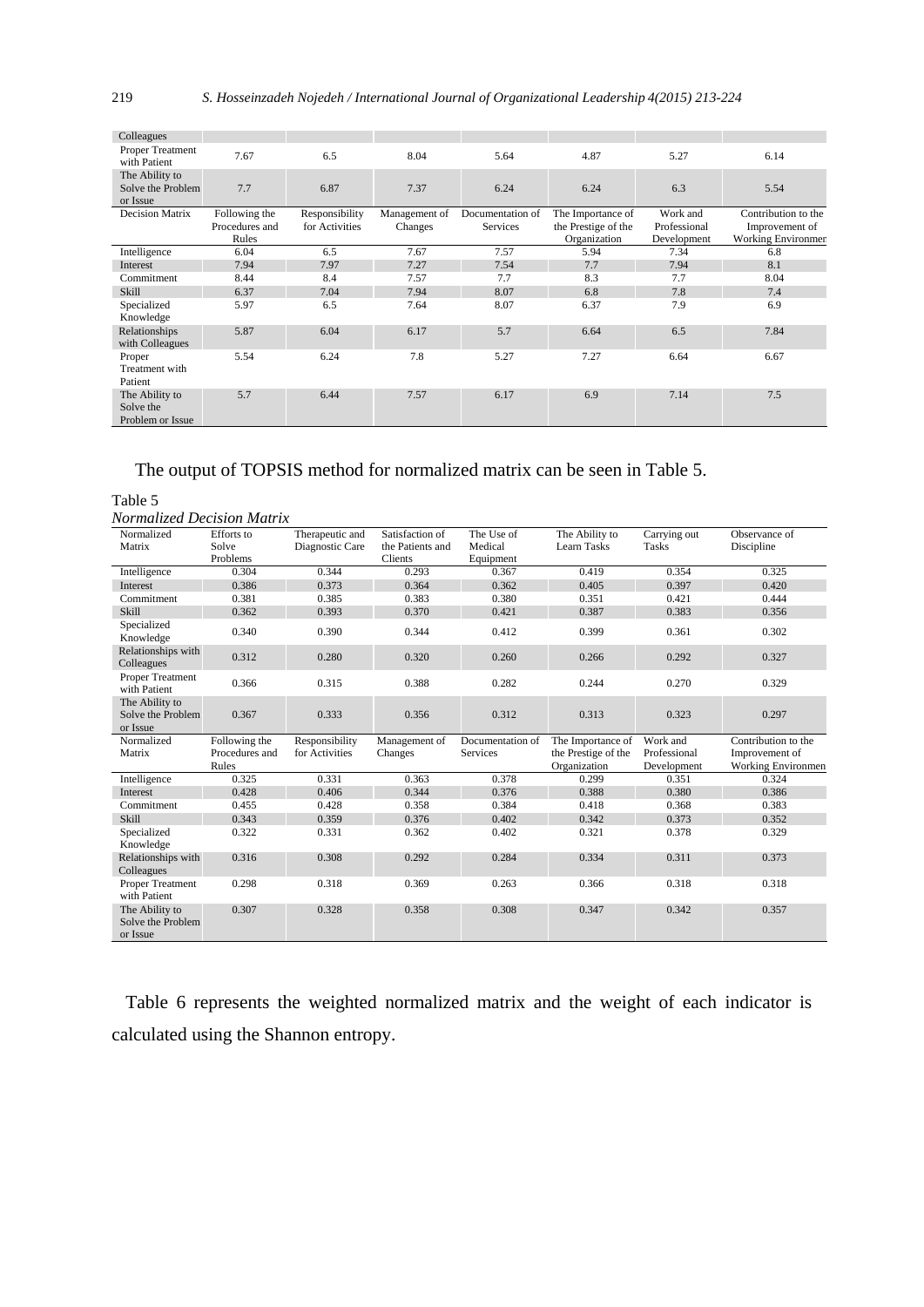| Table 6                           |  |
|-----------------------------------|--|
| <b>Weighted Normalized Matrix</b> |  |

| $\cdots$<br>Weighted<br>Normalized<br>Matrix    | Efforts to<br>Solve<br>Problems | Therapeutic and<br>Diagnostic Care | Satisfaction of<br>the Patients and<br>Clients | The Use of<br>Medical<br>Equipment | The Ability to<br><b>Learn Tasks</b> | Carrying out<br><b>Tasks</b> | Observance of<br>Discipline |
|-------------------------------------------------|---------------------------------|------------------------------------|------------------------------------------------|------------------------------------|--------------------------------------|------------------------------|-----------------------------|
| Intelligence                                    | 0.010                           | 0.020                              | 0.010                                          | 0.045                              | 0.066                                | 0.033                        | 0.031                       |
| Interest                                        | 0.013                           | 0.021                              | 0.013                                          | 0.044                              | 0.064                                | 0.037                        | 0.041                       |
| Commitment                                      | 0.012                           | 0.022                              | 0.014                                          | 0.046                              | 0.056                                | 0.039                        | 0.043                       |
| Skill                                           | 0.012                           | 0.022                              | 0.013                                          | 0.052                              | 0.061                                | 0.036                        | 0.034                       |
| Specialized<br>Knowledge                        | 0.011                           | 0.022                              | 0.012                                          | 0.050                              | 0.063                                | 0.034                        | 0.029                       |
| Relationships with<br>Colleagues                | 0.010                           | 0.016                              | 0.011                                          | 0.032                              | 0.042                                | 0.027                        | 0.032                       |
| <b>Proper Treatment</b><br>with Patient         | 0.012                           | 0.018                              | 0.014                                          | 0.034                              | 0.039                                | 0.025                        | 0.032                       |
| The Ability to<br>Solve the Problem<br>or Issue | 0.012                           | 0.019                              | 0.013                                          | 0.038                              | 0.050                                | 0.030                        | 0.029                       |
| Weighted                                        | Following the                   | Responsibility                     | Management of                                  | Documentation of                   | The Importance of                    | Work and                     | Contribution to the         |
| Normalized                                      | Procedures and                  | for Activities                     | Changes                                        | <b>Services</b>                    | the Prestige of the                  | Professional                 | Improvement of              |
| Matrix                                          | Rules                           |                                    |                                                |                                    | Organization                         | Development                  | <b>Working Environmen</b>   |
| Intelligence                                    | 0.036                           | 0.021                              | 0.009                                          | 0.041                              | 0.014                                | 0.009                        | 0.008                       |
| Interest                                        | 0.048                           | 0.025                              | 0.008                                          | 0.041                              | 0.018                                | 0.009                        | 0.009                       |
| Commitment                                      | 0.051                           | 0.027                              | 0.009                                          | 0.042                              | 0.020                                | 0.009                        | 0.009                       |
| Skill                                           | 0.038                           | 0.022                              | 0.009                                          | 0.044                              | 0.016                                | 0.009                        | 0.009                       |
| Specialized<br>Knowledge                        | 0.036                           | 0.021                              | 0.009                                          | 0.044                              | 0.015                                | 0.009                        | 0.008                       |
| Relationships with<br>Colleagues                | 0.035                           | 0.019                              | 0.007                                          | 0.031                              | 0.016                                | 0.008                        | 0.009                       |
| <b>Proper Treatment</b><br>with Patient         | 0.033                           | 0.020                              | 0.009                                          | 0.029                              | 0.017                                | 0.008                        | 0.008                       |
| The Ability to<br>Solve the Problem<br>or Issue | 0.034                           | 0.020                              | 0.009                                          | 0.034                              | 0.017                                | 0.009                        | 0.009                       |

 The amount of positive and negative ideal for this decision-making position is shown in Table 7.

Table 7

|         | Positive and Negative Ideals |       |       |       |       |       |       |       |       |       |       |       |       |       |
|---------|------------------------------|-------|-------|-------|-------|-------|-------|-------|-------|-------|-------|-------|-------|-------|
| $V_{+}$ | 0.008                        | 0.004 | 0.021 | 0.067 | 0.060 | 0.035 | 0.039 | 0.067 | 0.024 | 0.006 | 0.053 | 0.015 | 0.006 | 0.011 |
| $V -$   | 0.006                        | 0.004 | 0.014 | 0.039 | 0.036 | 0.024 | 0.026 | 0.040 | 0.017 | 0.005 | 0.031 | 0.011 | 0.005 | 0.009 |

The output of TOPSIS method by setting the positive and negative ideals and by

determining the ranking is shown in Table 8.

| Table 8        | <b>Final Results of TOPSIS Technique</b>                |                |        |          |      |
|----------------|---------------------------------------------------------|----------------|--------|----------|------|
| Row            | <b>Calculation of Distances</b><br>Indicators of Talent | $d^{\dagger}i$ | $d$ i  | $cl_i^+$ | Rank |
| A <sub>1</sub> | Intelligence                                            | 0.02305        | 0.0344 | 0.5989   |      |
| A <sub>2</sub> | <b>Interest</b>                                         | 0.00963        | 0.0394 | 0.8035   |      |
| $A_3$          | Commitment                                              | 0.01200        | 0.0391 | 0.7652   |      |
| $A_4$          | Skill                                                   | 0.01735        | 0.0370 | 0.06811  |      |
| A <sub>5</sub> | Specialized Knowledge                                   | 0.02276        | 0.0361 | 0.6134   |      |
| A <sub>6</sub> | Relationships with Colleagues                           | 0.04225        | 0.0063 | 0.1294   | 8    |
| A <sub>7</sub> | Proper Treatment with Patient                           | 0.04460        | 0.0071 | 0.1375   |      |
| $A_8$          | The Ability to Solve the Problem or Issue               | 0.03450        | 0.0154 | 0.3087   | 6    |

 Therefore, the prioritizations of the indicators of talent management are rated from one to eighth as follows:

$$
A_2 > A_3 > A_4 > A_5 > A_1 > A_8 > A_7 > A_6
$$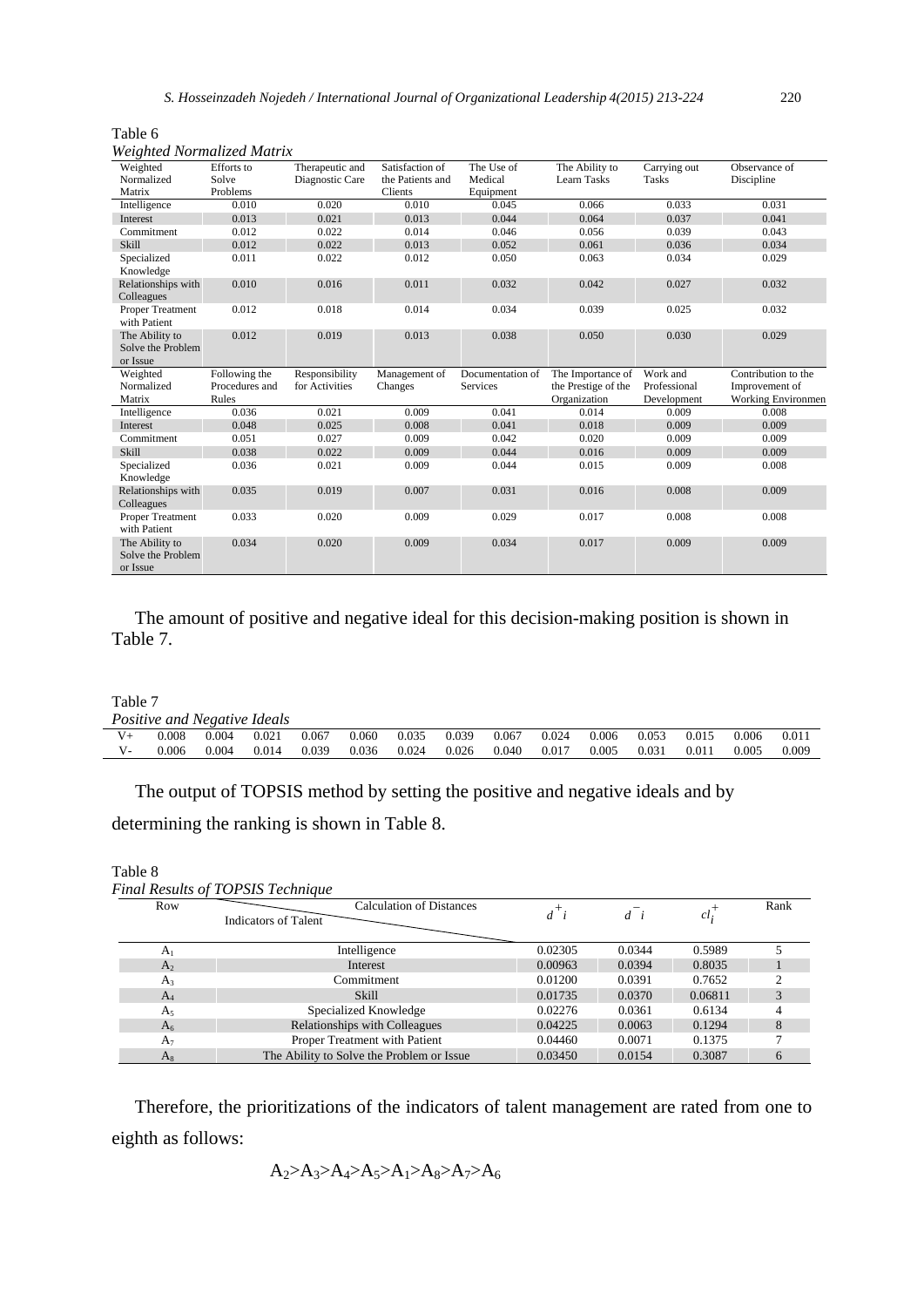#### **Discussion**

Prioritization results of TOPSIS method showed that interest and commitment were placed at the first and second level, respectively. This highlights that the choice of people according to their interest and developing a structure for determining the interest and commitment of technicians can have a greater impact on the performance and consequently on the achievement of organizational goals and accomplishment of individual goals (Buchan, Parkin, & Sochalski, 2001). Also, using radiology technicians in different positions commensurate with their interest and abilities can lead to the promotion of hospital performance (Kane et al., 2007). Skill, specialized knowledge, intelligence, and the ability to solve the problem or issue, with a slight difference, were placed at the third, fourth, fifth, and sixth level, respectively.

 In addition, proper treatment with patient and relationships with colleagues were placed at the two end positions. The final indicator, proper treatment with patient, because of the low direct contact of radiology technicians with patients can be justified. From the managers' perspective, the least importance referred to relationships with colleagues who can be explained in greater detail by examining the formal and informal relationships and by considering the concentration and decentralization of the organization.

 This study would help the senior managers to identify differences by comparing the status quo and comparing it with ideal situation. Then, based on these differences and examining their causes, they would determine and implement the optimized solutions for the current solution. For instance, by taking into account the job cycle of radiology technicians since colleges admissions, their professional education and training, and finally recruiting them in medical diagnostic centers it could be concluded that related topics to talent in all processes of this cycle is of importance. The crucial point is that the talent management as a new management system should be used during each process of recruiting, retaining, and developing of radiology technicians.

#### **Conclusion**

Through the centuries, many organizations tried to use talent management and yet it remains a distinct possibility which does not have a clear framework. Given that one of the main areas of health development in societies is health sector which is directly related to human health, the choice of hospital staff, especially the right choice of radiology technicians who are responsible for diagnostic field plays an important role. The purpose of this study was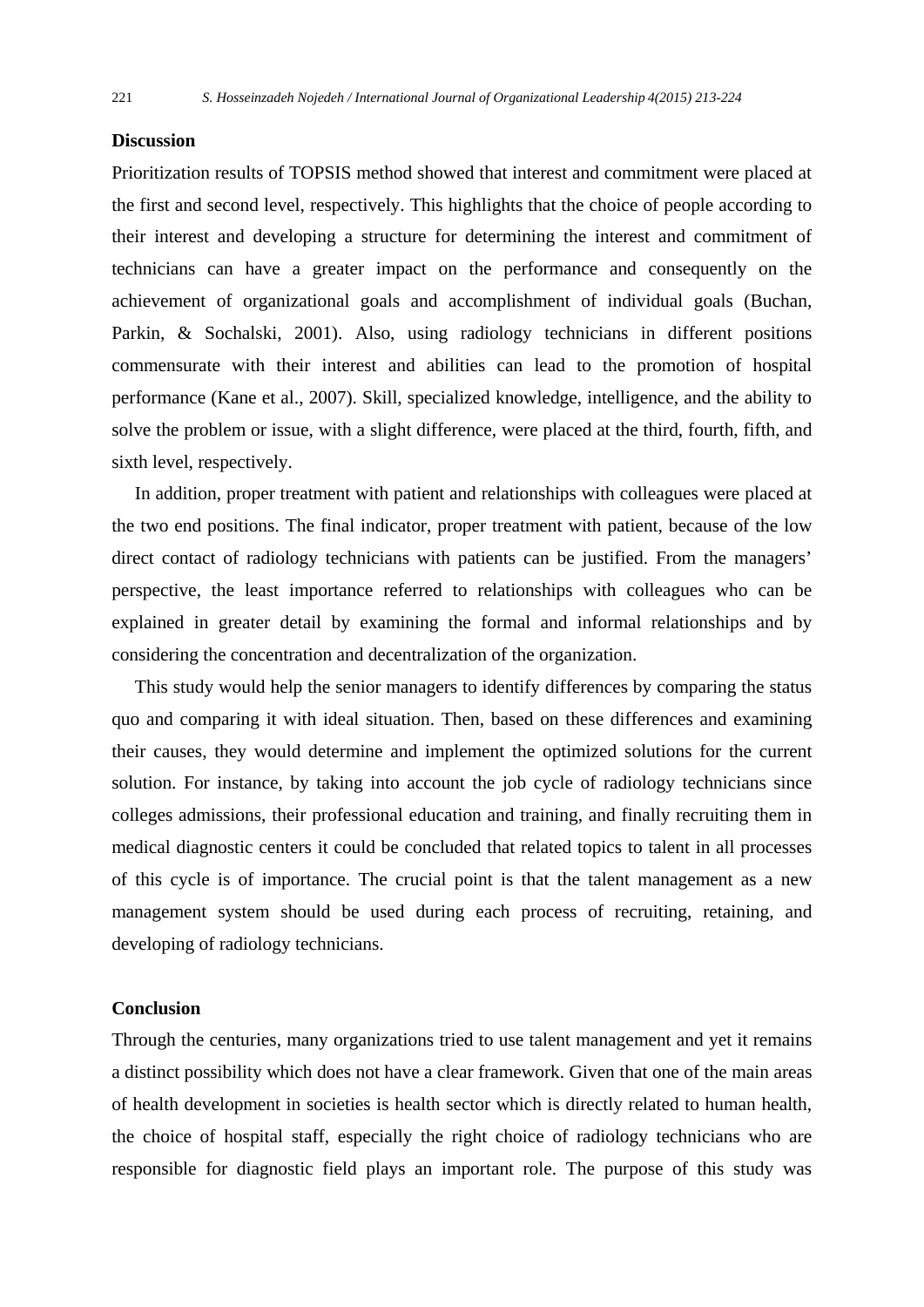identifying and prioritizing the indicators of talent management in recruiting the radiology technicians and choosing right people with remarkable skills to right position and contribute to the public health promotion and service quality improvement for patients. Results showed that interest and commitment were placed at the first and second level, respectively. So, it could be stated that the choice of people according to their interest would lead to employees' long-term commitment. Also, recruiting staff that do their work with love and are committed to the organization tend to be effective in improving hospital performance. Skill, specialized knowledge, intelligence, and the ability to solve the problem or issue, with a slight difference, were placed at the third, fourth, fifth, and sixth level, respectively. In addition, proper treatment with patient and relationships with colleagues were placed at the two end positions.

 According to the results, healthcare system managers to achieve their goals need employees who do their work in a very strong sense and are committed to the organization; to establish and maintain these characteristics in employees, appropriate context should be provided in the organization. This consideration implies that if organization does not acquire and develop the necessary talent, those characteristics will fail and investments will not earn desired return. Using the talent management system in the healthcare system, the clinical skills of medical team would improve and the job satisfaction of employees would increase. In addition, recruitment of new members and retaining potential and skilled employees would be possible; it would provide opportunities to learn and improve skills and prevent the transmission and turnover of potential staff. Consequently, it would increase organizational productivity such as high quality treatment of patients and accurate diagnosis of diseases.

 The radiology sector is considered as part of Para-clinic and outpatient departments of hospitals, so for determining and prioritizing the indicators of talent, wider research should be carried out in other parts of the treatment area. Significant attention was paid to the radiology technicians but not to other staff that could provide additional useful information and would require a bigger sample. This highlights that if the current research would be applied to the respondents from another sector, the results might be different than the current results. Employees, even high potential individuals, often tend to be naive, and somewhat reactive, when it comes to managing their own careers. Advances in talent management may assist both organizations and individual employees to be aware of how strategic talent management decisions may or may not influence them. The findings need to be illuminated carefully and with caution in regard to generalizability. The relatively small sample size represents a main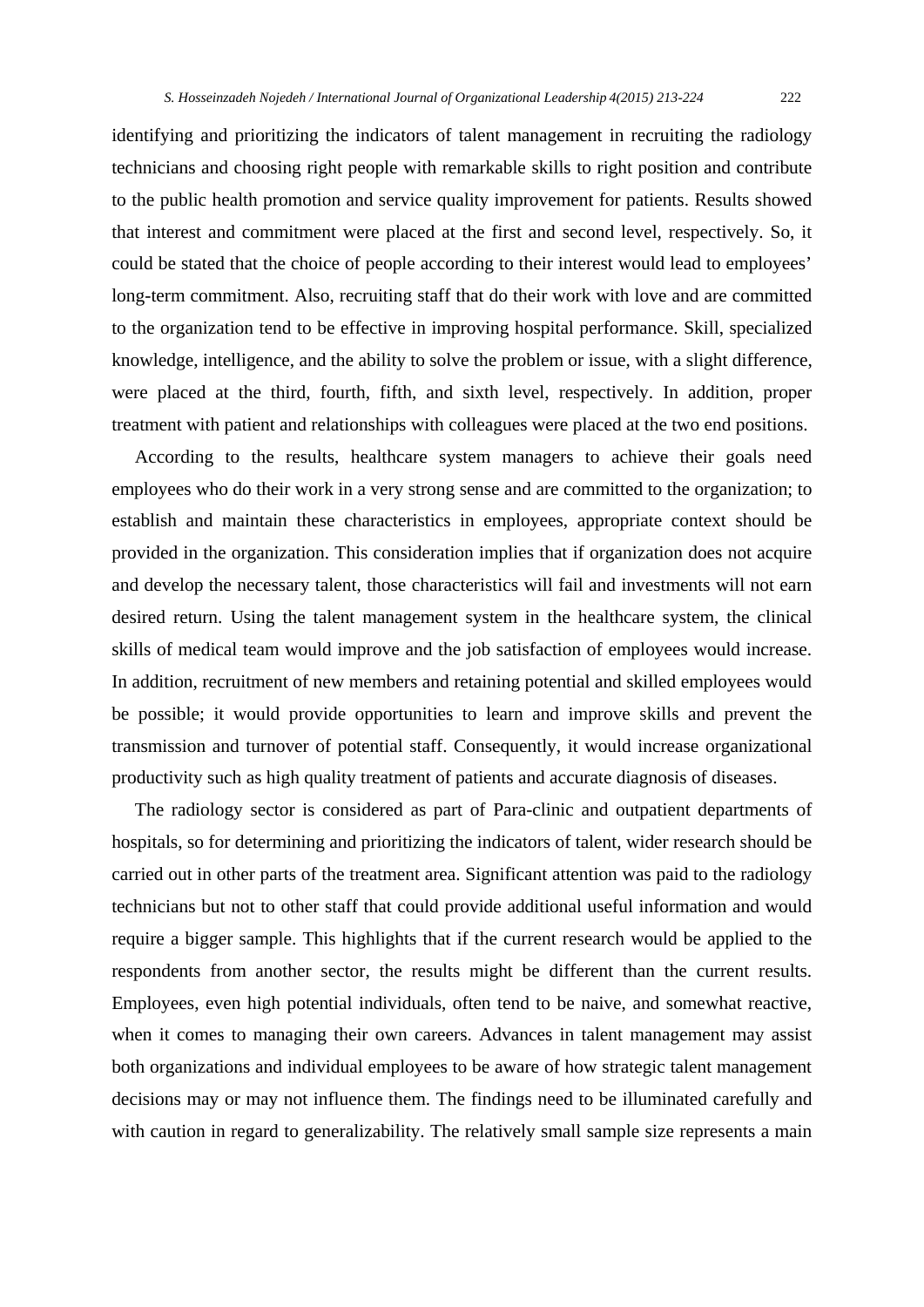limitation. Future studies should preferably draw from larger and more representative samples, permitting the results to be more generalizable.

#### **References**

Armestrang, M. (2008). *Strategic human resource management* (4<sup>th</sup> ed.). London: Kogan Page.

Axelord B, Handfield, H., & Michaels, E. (2002). A new game plan for C players. *Harvard Business Review, 80*(1), 80–88.

Bethke-Langenegger, P. (2012). The differentiated workforce: Effects of categorization in talent management on workforce level. *Unpublished working paper, 18.* Switzerland: Department of Business Administration, University of Zurich.

Buchan, J, Parkin, T., & Schalski, J. (2003). *International nurse mobility: Trends and policy implications.* Geneva: World Health Organization, International Council of Nurses and Royal College of Nursing.

Buckingham, M., & Vosburgh, R. (2001). The 21st century resources function: It's the talent, stupid! *Human Resource Planning. 24*(4), 17–23.

Cheese, P., Thomas, R. T., & Craig, E. (2008). *The talent powered organization: Strategies for globalization, talent management and high performance.* London: Kogan Page.

Collings, D. G., & Mollahi, K. (2009). Strategic talent management: A review and research agenda. *Human Resource Management Review, 19*(4), 304–313.

Cowan, D., Jenifer Wilson-Barnett, D., Norman, I. J., & Murrels, T. (2008). Measuring nursing competence: Development of a self-assessment tool for general nurses across Europe. *International Journal of Nursing Studies, 45*(6), 902–913.

Gagné, F. (2000). *International handbook of giftedness and talent* (2<sup>nd</sup> ed.). Oxford: Elsevier Science.

Gagné, F. (2007). Ten commandments for academic talent development. *Gifted Child Quarterly, 51*(2), 93–118.

Gallardo-Gallardo, E., Dries, N., & Gonzalez-Cruz, T. (2013). What is the meaning of "talent" in the world of work? *Human Resource Management Review, 23*(14), 290–300.

González-Cruz, T., Martínez-Fuentes, C., & Pardo-del-Val, M. (2009). Talent management in Spanish industry. *Economía Industrial, 374*, 21–35.

Hartman, E., Feisel, E., & Schober, H. (2010). Talent management of Western MNCs in China: Balancing global integration and local responsiveness. *Journal of World Business, 45*(2), 169–178.

Hinrichs, J. R. (1966). *High-talent personnel: Managing a critical resource.* Vermont: American Management Association.

Illes, P., Chuai, X., & Preece, D. (2010). Talent Management and HRM in Multinational companies in Beijing: Definitions, differences and drivers. *Journal of World Business, 45*(2), 179–189.

Jericó, P. (2001). La gestión del talento: Enfoque conceptual y empírico. *Boletín de Estudios Económicos, LVI, 174,* 423– 441.

Kane, R. L, Shamliyan, T. A, Muller, C., Duval, S., & Wilt, T. J. (2007). The association of registered nurse staffing levels and patient outcomes: Systematic review and meta-analysis. *Medical Care, 45*(12), 1195–1204.

Michaels, E., Handfield-Jones, H., & Axelord, B. (2001). *The war for talent.* Boston: Harvard Business School Publishing.

Nilsson, J., Johansson, E., Egmar, A., Florin, J., Lekshel, J., Lepp, M.,…Gardulf, A. (2014). Development and validation of a new tool measuring nurses self-reported professional competence. The Nurses professional competence (NPC) scale. *Journal of Nurse Education Today, 34*(4), 574–580.

Phillips, R., & Ropper, O. (2009). A framework for talent management in real state. *Journal of Corporate Real Estate, 11*(1),  $7-16.$ 

Schweyer, A. (2004). *Talent management systems: Best practices in solutions for recruitment, retention, and work force planning.* New York, NY: John Wiley and Sons.

Shahraky, A., & Mardani, M. (2010). Relationship between hospital personnel's personality characteristics and organizational climate. *Journal of Health Administration. 12*(38), 23–30.

Slizer, R., & Dowell, B. (2010). *Strategy-driven talent management: A leadership imperative.* San Francisco: John Wiley and Sons.

Stahl, G. K., Björkman, I., Farndale, E., Morris, S. S., Paauwe, J., Stiles, P.,...Wright, P. M. (2007). Global talent management: How leading multinationals build and sustain their talent pipeline. *INSEAD Faculty & Research Working Papers.*